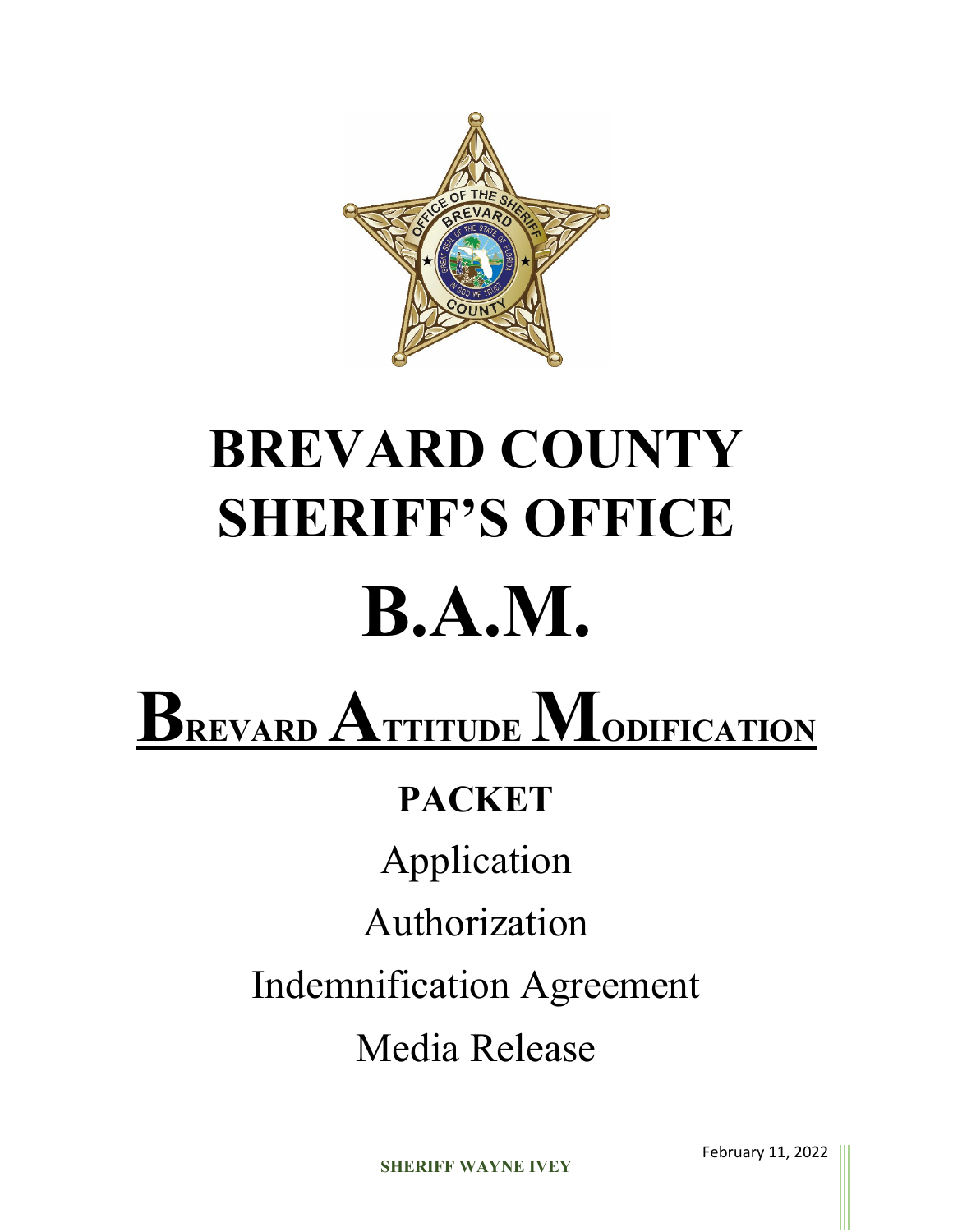

#### **BREVARD COUNTY SHERIFF'S OFFICE**

## **B.A.M.**

## **BREVARD ATTITUDE MODIFICATION**

#### **APPLICATION**

Please Print:

|  | Minor's Full Name:<br>Age: _____ Birth Gender: Male ____ Female _____ Date of Birth: _________________ |  |  |  |
|--|--------------------------------------------------------------------------------------------------------|--|--|--|
|  |                                                                                                        |  |  |  |
|  |                                                                                                        |  |  |  |
|  |                                                                                                        |  |  |  |
|  |                                                                                                        |  |  |  |
|  |                                                                                                        |  |  |  |
|  |                                                                                                        |  |  |  |
|  |                                                                                                        |  |  |  |
|  |                                                                                                        |  |  |  |
|  |                                                                                                        |  |  |  |
|  |                                                                                                        |  |  |  |
|  |                                                                                                        |  |  |  |
|  |                                                                                                        |  |  |  |
|  |                                                                                                        |  |  |  |
|  |                                                                                                        |  |  |  |
|  |                                                                                                        |  |  |  |
|  |                                                                                                        |  |  |  |
|  |                                                                                                        |  |  |  |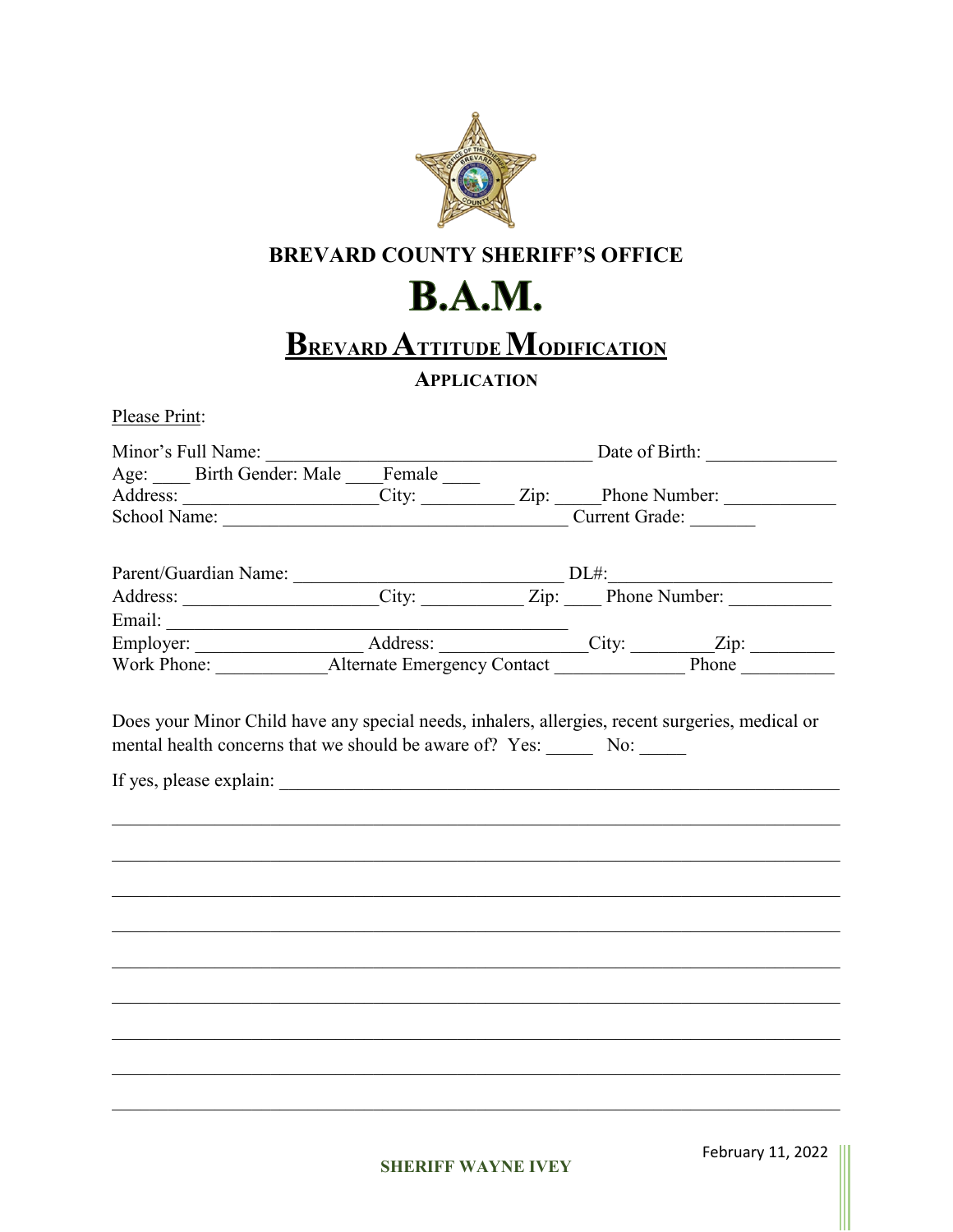

#### **BREVARD COUNTY SHERIFF'S OFFICE**

## **B.A.M.**

## **BREVARD ATTITUDE MODIFICATION**

#### **AUTHORIZATION**

*Brevard County Sheriff's Office will not release your Minor Child to anyone other than those to whom you have given written permission. Please list any other person(s) authorized to pick up your Minor Child.*

| Name: | Relationship: | Phone: |
|-------|---------------|--------|
| Name: | Relationship: | Phone: |
| Name: | Relationship: | Phone: |

\_\_\_\_\_\_\_\_\_\_\_\_\_\_\_\_\_\_\_\_\_\_\_\_\_\_\_\_\_\_\_\_\_\_\_\_\_\_\_\_\_\_\_\_\_\_\_\_\_\_\_\_\_\_\_\_\_\_\_\_\_\_\_\_\_\_\_\_\_\_\_\_\_\_\_\_\_\_

\_\_\_\_\_\_\_\_\_\_\_\_\_\_\_\_\_\_\_\_\_\_\_\_\_\_\_\_\_\_\_\_\_\_\_\_\_\_\_\_\_\_\_\_\_\_\_\_\_\_\_\_\_\_\_\_\_\_\_\_\_\_\_\_\_\_\_\_\_\_\_\_\_\_\_\_\_\_  $\mathcal{L}_\mathcal{L} = \mathcal{L}_\mathcal{L} = \mathcal{L}_\mathcal{L} = \mathcal{L}_\mathcal{L} = \mathcal{L}_\mathcal{L} = \mathcal{L}_\mathcal{L} = \mathcal{L}_\mathcal{L} = \mathcal{L}_\mathcal{L} = \mathcal{L}_\mathcal{L} = \mathcal{L}_\mathcal{L} = \mathcal{L}_\mathcal{L} = \mathcal{L}_\mathcal{L} = \mathcal{L}_\mathcal{L} = \mathcal{L}_\mathcal{L} = \mathcal{L}_\mathcal{L} = \mathcal{L}_\mathcal{L} = \mathcal{L}_\mathcal{L}$ \_\_\_\_\_\_\_\_\_\_\_\_\_\_\_\_\_\_\_\_\_\_\_\_\_\_\_\_\_\_\_\_\_\_\_\_\_\_\_\_\_\_\_\_\_\_\_\_\_\_\_\_\_\_\_\_\_\_\_\_\_\_\_\_\_\_\_\_\_\_\_\_\_\_\_\_\_\_ \_\_\_\_\_\_\_\_\_\_\_\_\_\_\_\_\_\_\_\_\_\_\_\_\_\_\_\_\_\_\_\_\_\_\_\_\_\_\_\_\_\_\_\_\_\_\_\_\_\_\_\_\_\_\_\_\_\_\_\_\_\_\_\_\_\_\_\_\_\_\_\_\_\_\_\_\_\_

Briefly describe why you are enrolling your Minor Child in this program:

Briefly describe what you want your Minor Child to learn from this experience:

#### **PLEASE BE ADVISED:**

1. If at any time your Minor Child commits a crime, he/she will be apprehended and taken directly to the Juvenile Detention Center.

\_\_\_\_\_\_\_\_\_\_\_\_\_\_\_\_\_\_\_\_\_\_\_\_\_\_\_\_\_\_\_\_\_\_\_\_\_\_\_\_\_\_\_\_\_\_\_\_\_\_\_\_\_\_\_\_\_\_\_\_\_\_\_\_\_\_\_\_\_\_\_\_\_\_\_\_\_\_

2. If at any time your Minor Child withdraws himself/ herself from the program or becomes defiant, he/she will be placed in a holding cell until a parent or guardian comes to pick up your Minor Child.

**SHERIFF WAYNE IVEY**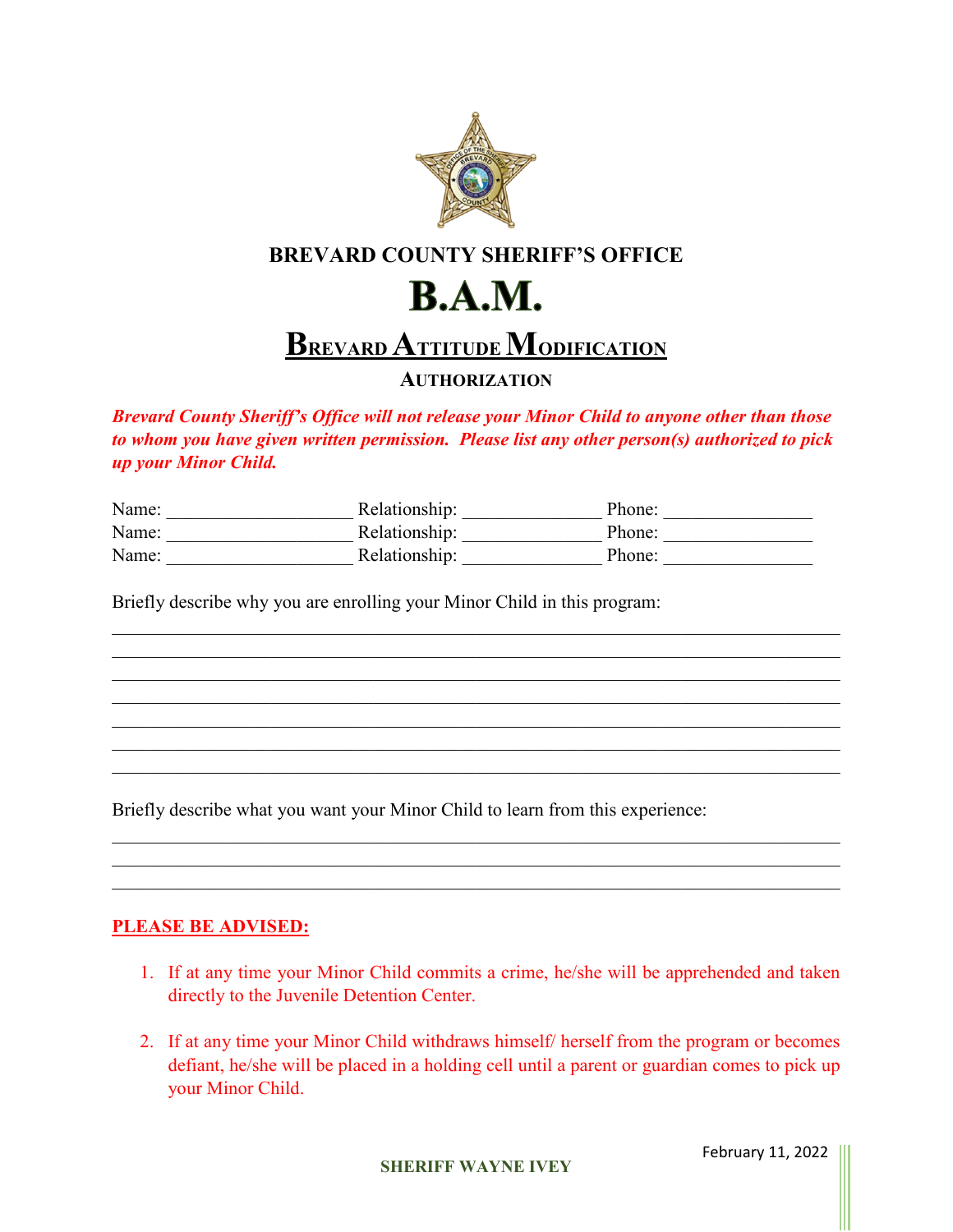

#### **BREVARD COUNTY SHERIFF'S OFFICE**

## **B.A.M.**

### **BREVARD ATTITUDE MODIFICATION**

**RELEASE, HOLD HARMLESS AND INDEMNIFICATION AGREEMENT MINOR**

**NOTICE TO THE MINOR CHILD'S NATURAL GUARDIAN**

**READ THIS FORM COMPELTELY AND CAREFULLY. YOU ARE AGREEING TO LET YOUR MINOR CHILD PARTICIPATE IN BREVARD ATTITIUDE MODIFICATION PROGRAM (HEREINAFTER REFERRED TO AS "THE B.A.M. PROGRAM") THAT INVOLVES POTENTIALLY DANGEROUS ACTIVITIES, SUCH AS BEING AT A CORRECTIONAL INSTITUTION, BEING HANDCUFFED AND BEING IN TRASNPORT RESTRAINTS AND PERFORMING PHYSICAL LABOR. YOU ARE AGREEING THAT, EVEN IF THE BREVARD COUNTY SHERIFF'S OFFICE USES REASONABLE CARE IN HOLDING AND MANAGING THIS EVENT, THERE IS A CHANCE YOUR MINOR CHILD MAY BE SERIOUSLY INJURED OR KILLED BY PARTICIPATING IN THE ACTIVITIES BECAUSE THERE ARE CERTAIN DANGERS INHERENT IN THE PROGRAM WHICH CANNOT BE AVOIDED OR ELIMINATED. BY SIGNING THIS FORM YOU ARE GIVING UP YOUR MINOR CHILD'S RIGHT AND YOUR RIGHT TO RECOVER FROM WAYNE IVEY, IN HIS OFFICIAL CAPACITY AS SHERIFF OF BREVARD, OR THE BREVARD COUNTY BOARD OF COMMISSIONERS IN A LAWSUIT FOR ANY PERSONAL INJURY, INCLUDING DEATH, TO YOUR MINOR CHILD OR ANY PROPERTY DAMAGE THAT RESULTS FROM THE RISKS THAT ARE A NATURAL PART OF THE PROGRAM. YOU HAVE THE RIGHT TO REFUSE TO SIGN THIS FORM AND THE BREVARD COUNTY SHERIFF'S OFFICE HAS THE RIGHT TO REFUSE TO LET YOUR MINOR CHILD PARTICIPATE IN THE PROGRAM IF YOU DO NOT SIGN THIS FORM.**

The undersigned, for and in consideration of the opportunity for my/our Minor Child (hereinafter referred to as **"MINOR"**), to participate in the Brevard Attitude Modification Program (hereinafter referred to as **"PROGRAM"**) being sponsored by Wayne Ivey, in his official capacity as Sheriff

> $\_$ Initial Initial

**SHERIFF WAYNE IVEY**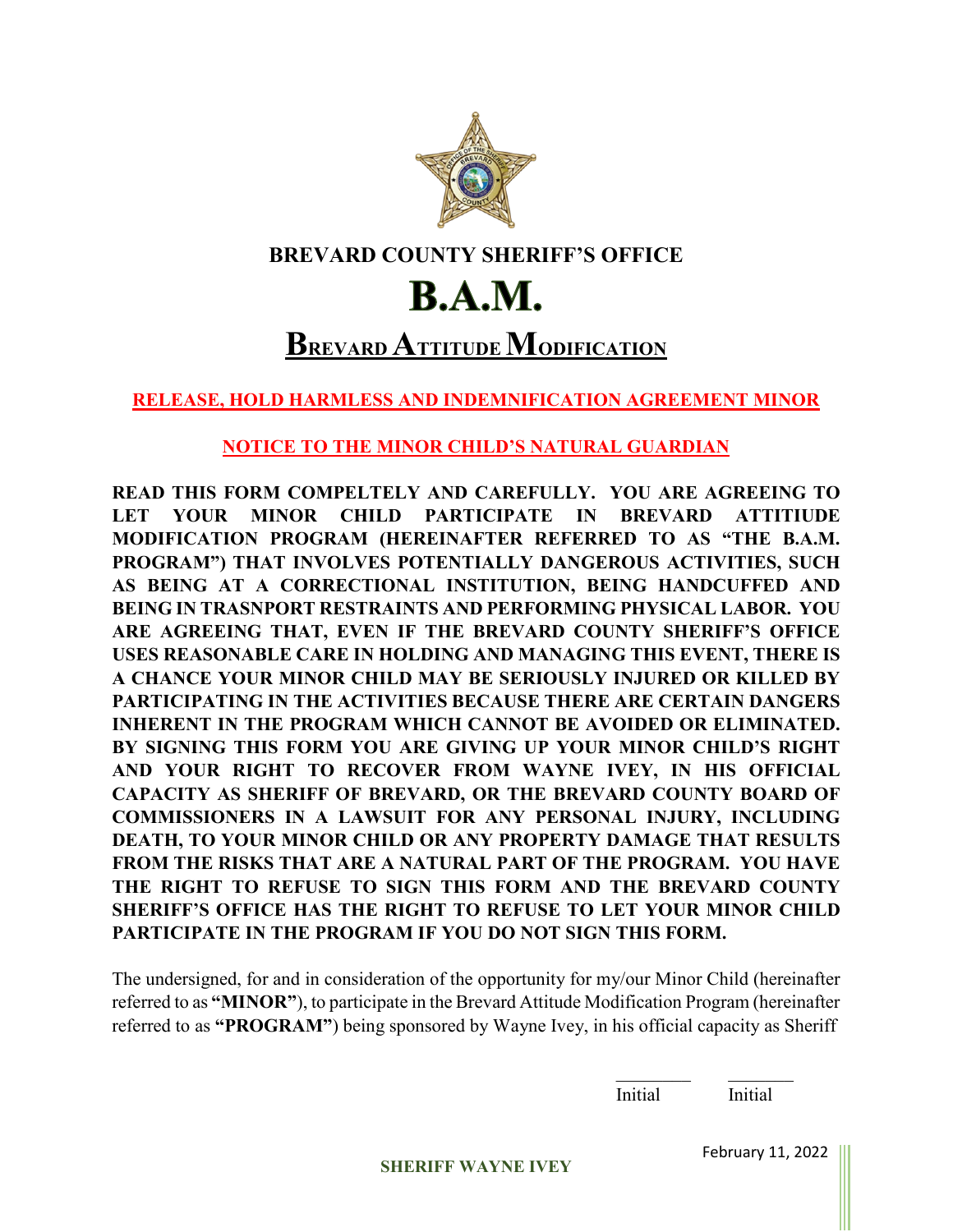of Brevard County, Florida, (hereinafter referred to as **"SHERIFF"**) as well as the use of the facilities owned by the Brevard County Board of County Commissioners (hereinafter referred to as **"COUNTY"**), and the benefit flowing to the MINOR being able to participate in the PROGRAM through the efforts of SHERIFF and COUNTY, and their respective employees, officers, counsel and agents (hereinafter, collectively referred to as "the **RELEASED PARTY**"), including, but not limited to the use of the premises located at 855 Camp Road, Cocoa, Florida 32927, hereby, on behalf of ourselves and the MINOR, release and agree to defend, indemnify, and save harmless, and shall defend, indemnify and hold harmless the RELEASED PARTY from and against any and all liability, claims, demands, suits, actions, losses, damages, expenses, fees or fines, of any kind and nature, arising or growing out of or in any way connected with the PROGRAM, INCLUDING DUE TO THE NEGLIGENCE OF THE RELEASED PARTY.

Furthermore, if, despite this release, hold harmless and indemnification agreement (hereinafter referred to as "**this RELEASE**"), I/we, the MINOR or anyone on the MINOR'S behalf, makes a claim against the RELEASED PARTY, I/WE AGREE TO INDEMNIFY AND SAVE AND HOLD HARMLESS THE RELEASED PARTY AND EACH OF THEM FROM ANY LITIGATION EXPENSES, ATTORNEY FEES, LOSS, LIABILITY, DAMAGE OR COST THAT THE RELEASED PARTY MAY INCUR DUE TO THE CLAIM MADE OR SUIT BROUGHT AGAINST THE RELEASED PARTY, ASSERTING NEGLIGENCE ON THE PART OF THE REPLEASED PARTY IN PERFORMING THEIR RESPECTIVE DUTIES.

I/We know the nature of the PROGRAM and the MINOR'S health, experience and capabilities and believe the MINOR to be qualified to participate in the PROGRAM. The MINOR is voluntarily participating in the PROGRAM and we expressly agree that we and the MINOR are to assume the entire risk of any accidents or personal injury, including serious bodily injury and death, which the MINOR might sustain to his/her person and property as a result of the MINOR'S participation in the PROGRAM, and any negligence (except gross negligence) on the part of any or all of the RELEASED PARTY in performing their respective duties or due to the actions or inactions of other participants in the PROGRAM. I/We agree to immediately notify a law enforcement officer if the MINOR is injured in connection with the participation of the MINOR in the PROGRAM. I/We further agree to waive all benefits flowing from any law of the State of Florida, which, but for this RELEASE, would negate or limit the scope of this RELEASE.

I/WE FULLY UNDERSTAND AND I/WE WILL INSTRUCT THE MINOR THAT: (i) THE ACTIVITIES ASSOCIATED WITH THE PROGRAM CAN BE VERY DANGEROUS AND PARTICIPATION IN THE PROGRAM INVOLVES RISKS AND DANGERS OF SERIOUS BODILY INJURY, INCLUDING PERMANNENT DISABILITY, PARALYSIS AND DEATH (hereinafter referred to as **"RISKS**"): (ii) THESE RISKS AND DANGERS MAY BE CAUSED BY THE ACTIONS OR INACTIONS OF EITHER OF US OR THE ACTIONS OR INACTIONS OF OTHERS, INCLUDING THE MINOR, PARTICIPATING IN THE PROGRAM. THE

> $\_$ Initial Initial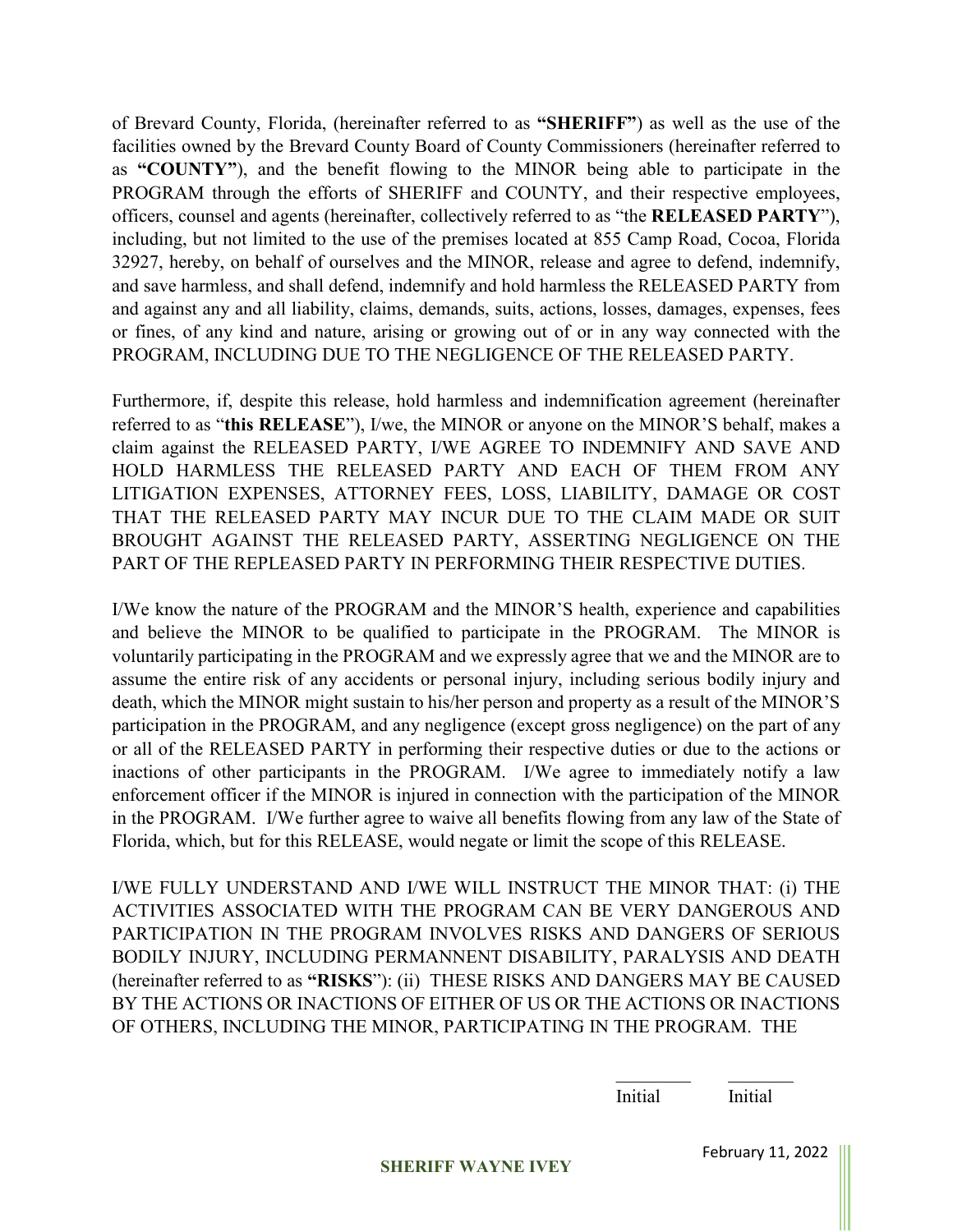RULES OF THE PROGRAM, OR THE NEGLIGENCE OF THE RELEASED PARTY: (iii) THERE MAY BE OTHER RISKS NOT KNOWN TO US OR BY THE MINOR OR THAT MAY

NOT BE READILY FORESEEABLE AT THIS TIME; AND (iv) THE SOCIAL AND ECONOMIC LOSSESS AND DAMAGES THAT COULD RESULT FROM THOSE RISKS COULD BE SEVERE AND COULD PERMANENTLY CHANGE THE FUTURE OF THE MINOR.

I/WE, ON BEHALF OF MYSELF/OURSELVES AND THE MINOR, HEREBY ACCEPT AND ASSUME ALL SUCH RISKS, KNOWN AND UNKNOWN, AND ASSUME ALL RESPONSIBILITY FOR THE LOSSES, COSTS AND DAMAGES FOLLOWING SUCH INJURY, DISABILITY, PARALYSIS OR DEATH, EVEN IF CAUSED, IN WHOLE OR IN PART, BY THE NEGLIGENCE OF THE RELEASED PARTY.

This RELEASE shall be binding upon our assigns, successors, personal representatives, executors, administrators and heirs, as well as the assigns, successors, personal representatives, executors, administrators and heirs of the MINOR. Furthermore, this RELEASE shall be governed by the laws of the State of Florida and any action brought to interpret or enforce this RELEASE, shall be brought exclusively in the appropriate state court situated in Brevard County, Florida.

**I/WE HAVE READ THIS RELEASE, HOLD HARMLESS AND INDEMNIFICATION AGREEMENT, UNDERSTAND THAT BY SIGNING IT I/WE GIVE UP SUBSTANTIAL RIGHTS WE OR THE MINOR WOULD OTHERWIDE HAVE TO RECOVER DAMAGES FOR LOSSES OCCASIONED BY THE RELEASEES FAULT, AND I/WE SIGN IT VOLUNTARILY AND WITHOUT INDUCEMENT.**

| Date: |                      |                                             |
|-------|----------------------|---------------------------------------------|
|       |                      | <b>SIGNATURE OF RELEASOR</b>                |
|       |                      | Signed by Each Parent/Guardian of the MINOR |
|       | <b>NAME OF MINOR</b> | Printed Name and Relation to MINOR          |
| Date: |                      | <b>SIGNATURE OF RELEASOR</b>                |
|       |                      | Signed by Each Parent/Guardian of the MINOR |
|       | <b>NAME OF MINOR</b> | Printed Name and Relation to MINOR          |
|       |                      |                                             |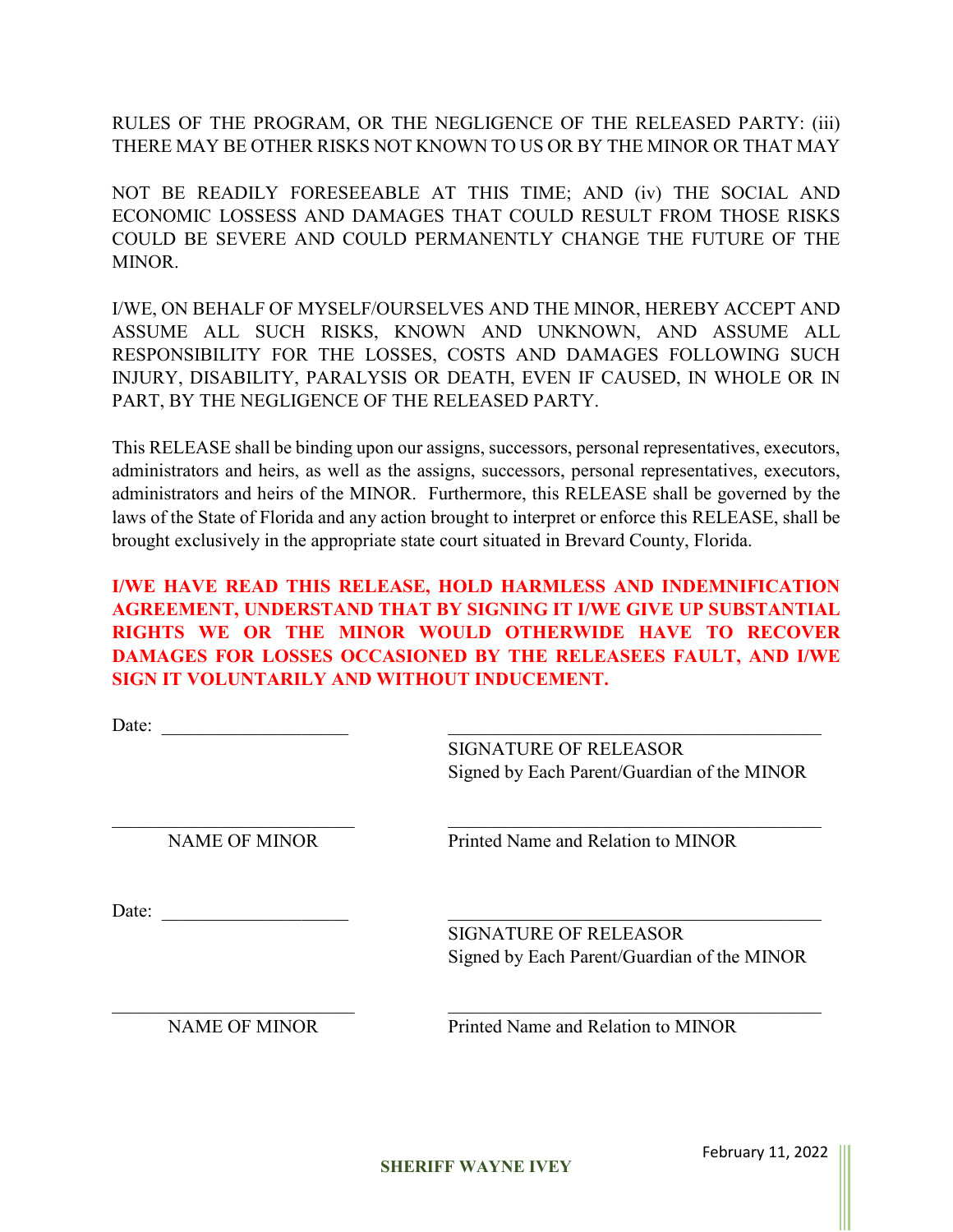

PLEASE READ CAREFULLY BEFORE SIGNING AND INITIAL ONLY ONE: **ALLOW \_\_\_\_\_ DO NOT ALLOW \_\_\_\_\_**

NAME OF MINOR:

(Print as you would like your MINOR CHILD's name to appear in media)

Release: We/I hereby consent to the recording, broadcast and re-broadcast, web site, internet posting of our/my minor child's name, voice and/or likeness over the internet, including, but not limited to, posting all or clips or portions or any audio or video recording in social media, such as Facebook, YouTube, as well as the public media, such as newspapers, television broadcasters and cable television providers, and any other printings utilized by the Brevard County Sheriff's Office. Our/My minor child's name, voice and/or likeliness may also be used in promoting broadcast(s). We/I each affirm that we are/I am of legal age to consent and we are/I am the parent(s) of the minor child listed above on this form, or we are/I am of legal age and consent and we are/I am the Court Appointed Guardian(s) of the person of the minor child listed above on this form, or we are/I am of the legal age and consent and we are both the parent and the Court Appointed Guardian(s) of the minor child listed above on this form. We/I agree to accept no compensation for our/my minor child's appearance and we release the Brevard County Sheriff's Office and the Brevard County Board of County Commissioners, and their respective officers, employees and agents, from any and all liability for any violation of any personal or property rights which we/I or our/my minor child may have in connection with such materials.

We/I further agree, jointly and severally, to indemnify, defend and hold harmless the Brevard County Sheriff's Office and the Brevard County Board of County Commissioners, and their respective officers, employees and agents, against any liability, loss, or other injury whatsoever caused by or arising out of our/my minor child's appearance on the program or any utterance

Initial Initial

 $\_$